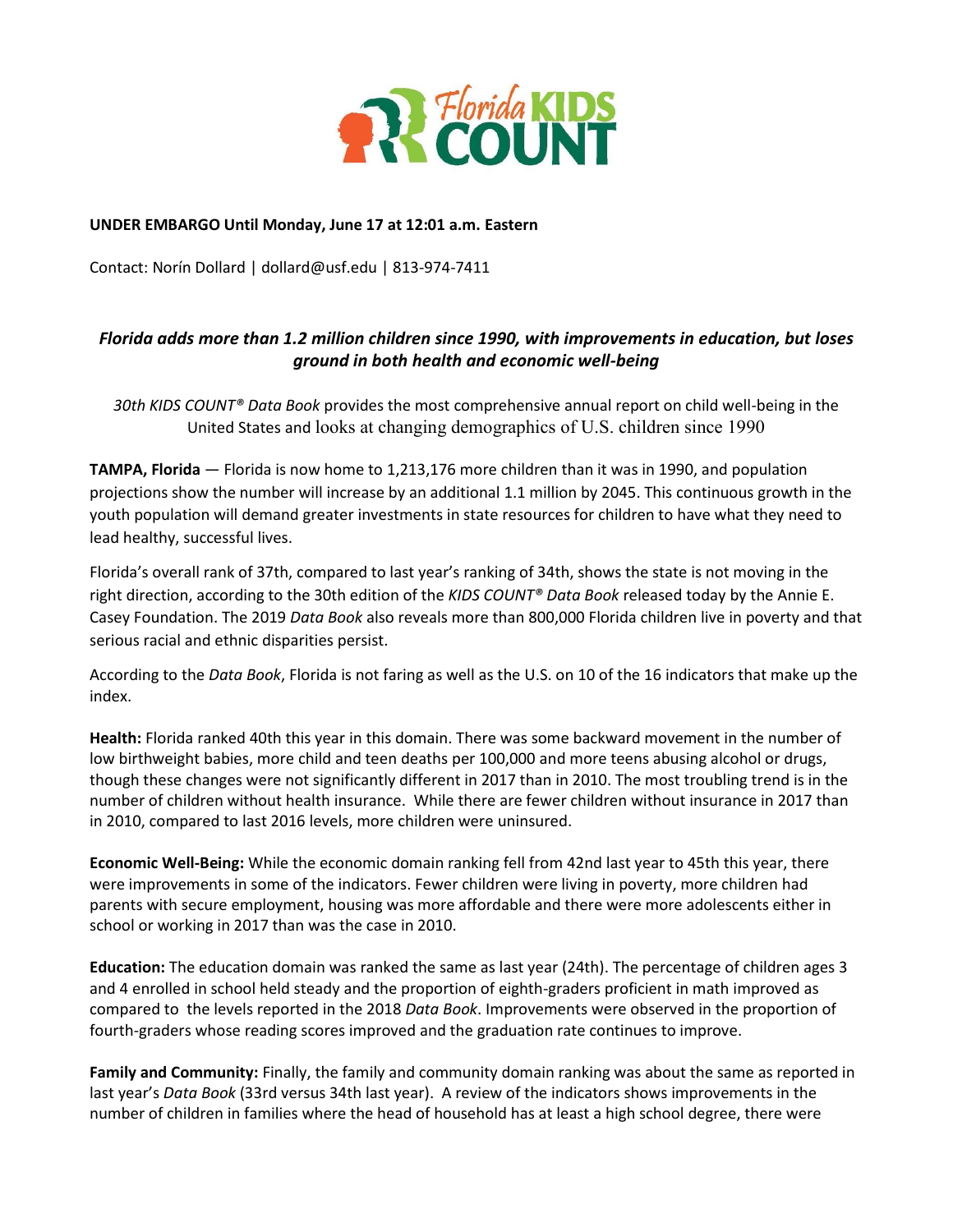decreases in the number of children living in areas of concentrated poverty, and fewer births to teenaged mothers. The number of children living in single-parent families held steady at 39 percent, as compared to 2010.

"Of course we are happy to see improvements in the economic indicators, though other states are improving more rapidly," said Dr. Norín Dollard, Director of Florida *KIDS COUNT*. "We are also pleased to see improvements in the educational domain, but are concerned that children of color are not making gains in reading and math at the same rate as their peers. We are also losing ground with respect to health-care coverage but we are concerned with the direction of our rankings in the health and economic domains. As we continue to see growing numbers of children in our state, more must be done to ensure they have what they need to thrive."

Dr. Dollard and the Annie E. Casey Foundation point to a number of ways to work toward a solution:

- More needs to be done to ensure that high housing costs and high-poverty neighborhoods do not make poverty an insurmountable trap for families.
- Policies that have proven to improve the well-being of children should be expanded, including improving rates of health insurance, expanding the Earned Income Tax Credit at the state level, and continuing to expand education funding equitably.

"Part of ensuring that there are resources to help our children grow and thrive, is ensuring every federal dollar that we are entitled to returns to our state," added Dr. Dollard. " We must work to ensure that every person in Florida is counted in the 2020 census, especially those deemed hard to count, such as very young children. Florida is at great risk of undercounting its residents and stands to lose millions for healthcare, nutrition, education, transportation and other federal programs. The people who need these programs the most are those who are most likely to go uncounted."

The *KIDS COUNT Data Book* shows how essential accurate data is to sound policymaking. The 2010 census missed 2.2 million kids, and the upcoming count may miss even more if counting very young children is not a priority. The stakes are high: 55 major federal programs, including Head Start and the Children's Health Insurance Program, allocate more than \$880 billion each year based on census data. In 2016, (the most recent data available) Florida was allocated \$44 billion a year based on these data. A one – percent undercount in Florida will cost us roughly \$177 million per year in just in the five top funding categories related to children and families: Medicaid and Medicare, Children's Health Insurance Program, Foster Care, Adoption Assistance and Child Care and Development Fund programs.

## **Release Information**

The *2019 KIDS COUNT® Data Book* will be available June 17 at 12:01 a.m. EDT at www.aecf.org. Additional information is available at www.aecf.org/databook, which also contains the most recent national, state and local data on hundreds of indicators of child well-being. Journalists interested in creating maps, graphs and rankings in stories about the *Data Book* can use the KIDS COUNT Data Center at datacenter.kidscount.org.

### **About Florida KIDS COUNT**

Florida KIDS COUNT is part of a nationwide KIDS COUNT Network, a project of the Annie E. Casey Foundation. Florida KIDS COUNT is in the [Department of Child & Family Studies](http://cfs.cbcs.usf.edu/) at the College of Behavioral and Community Sciences, University of South Florida.

Florida KIDS COUNT \* Department of Child and Family Studies \* College of Behavioral and Community Sciences University of South Florida \* 13301 Bruce B. Downs Blvd. MHC 2502A \* Tampa, FL 33612 813-974-7411 \* floridakidscount.org